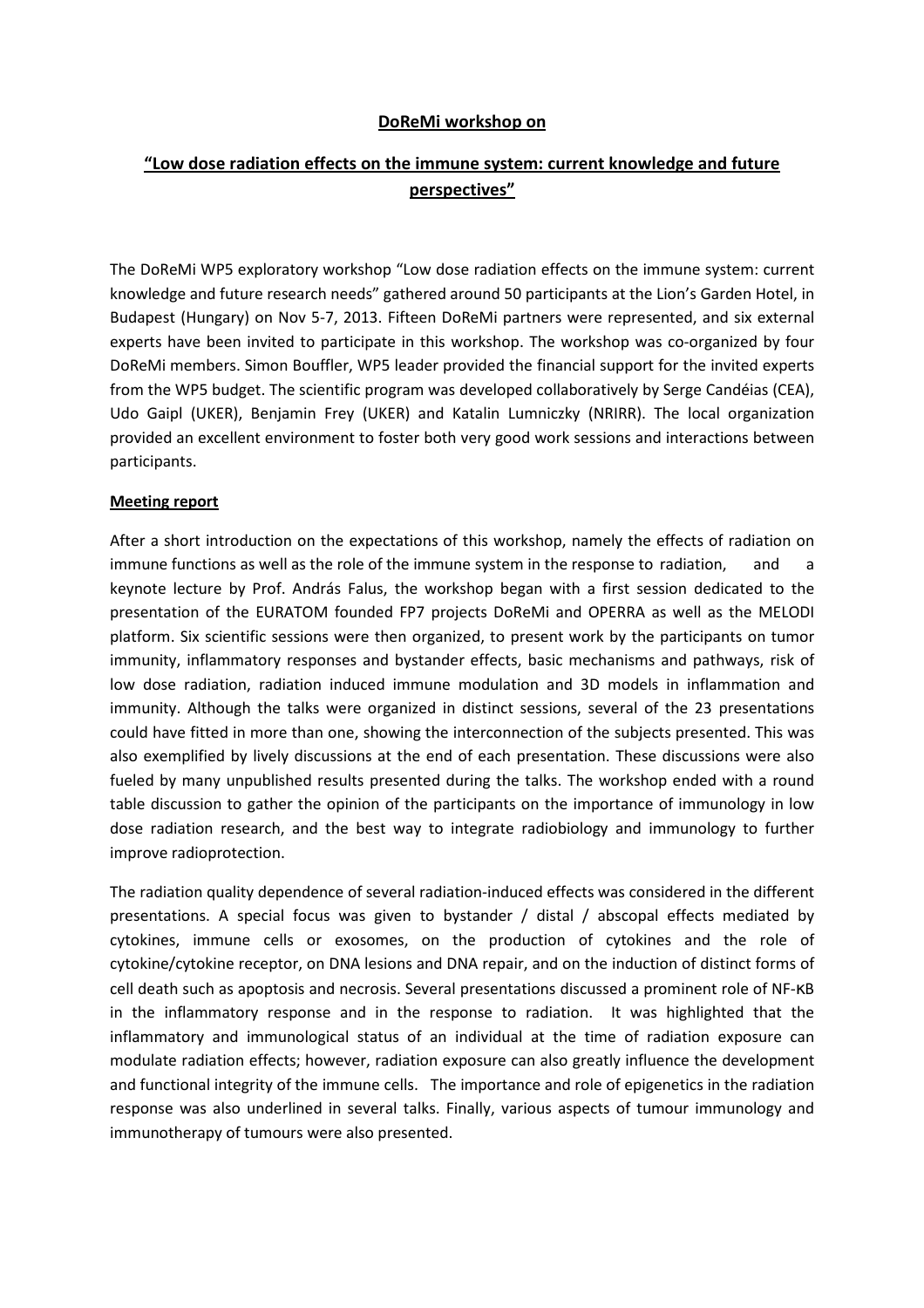The discussions after the presentations or during the round table highlighted several important parameters that have to be considered carefully in the design of the experiments. These are the (a) timing of the measurements (early vs. long lasting effects), and of the mode of exposure to radiation (acute vs. chronic) , (b) the age at exposure (increased sensitivity in the developing immune system), (c) individual sensitivity (to both radiation and immune disorders) , (d) the dose/dose rate used for the experiment, (e) the quality of radiation, (f) the choice of models, including the different cell/tissue sensitivity to both radiation and immune effects, (g) the proliferative status of the cells, and (h) the oxygen level in the cultures.

## **Round table discussion/perspectives**

Within the framework of DoReMi, it is clear that studies addressing the role of the immune system in radiation response and the effects of radiation on immune functions must be conducted with the aim of improving radioprotection at low doses. Integration of immunology in low dose health effects must improve the identification of potential risks. It was however recognized that we are at the early stages of the recognition of the role of the immune system in radiobiology. We are currently in the "data acquisition" period. Indeed, a large part of the data presented in this workshop was obtained following exposure to high doses of radiation. We have to learn from these experiments, as they will be important and helpful in designing new studies specifically aiming to address low dose risk. A lot of the presented studies included experiments performed following exposure to 2 Gy. It was argued that 2 Gy, although clearly out of the low dose range, does not represent a high dose from a therapeutic point of view, or related to a whole organ/tissue/organism. It was therefore proposed that this dose could be used as a "reference" against which to study the role of the immune system in exposure to low doses.

Experimental models most suitable for use in future studies were considered and discussed. As already pointed out, we are currently in the early stages of integration of immunology in radiobiology, and we are not able to recommend one model as "gold standard" over the others. However, *in vivo* studies must be favored whenever possible, keeping in mind that experiments with germ free animals should be interpreted with precaution since their immune system is probably not experienced enough and unrepresentative of a typical normal human in the population.

The ultimate goal is to translate these results in a better evaluation of low dose health effects, including carcinogenesis as well as non-cancer effects such as cardiovascular diseases, which clearly have an inflammatory component. It was recognized that there is a great potential for immunological studies to improve understanding of radiation-associateded non-cancer diseases. It could be useful to conduct epidemiological studies of cancer and non-cancer diseases in immunocompromised patients, or on the contrary in patients with an "over-activated" immune system, such as patients suffering from allergies or chronic diseases. In these studies, the same endpoints than in radioprotection could be analyzed and already existing data in the field should be considered. This aspect could be a link to the wider immunology community.

It is important to keep in mind that some of the effects of radiation on the immune system can be very long lasting, as have been observed on A-bomb survivors which show for several decades after exposure alterations in the respective ratio of immune cell populations in the blood. How were these alterations induced? Are they genuinely caused by radiation or some sort of response of general stresses? How are they maintained for such a long time? These observations highlight the need for